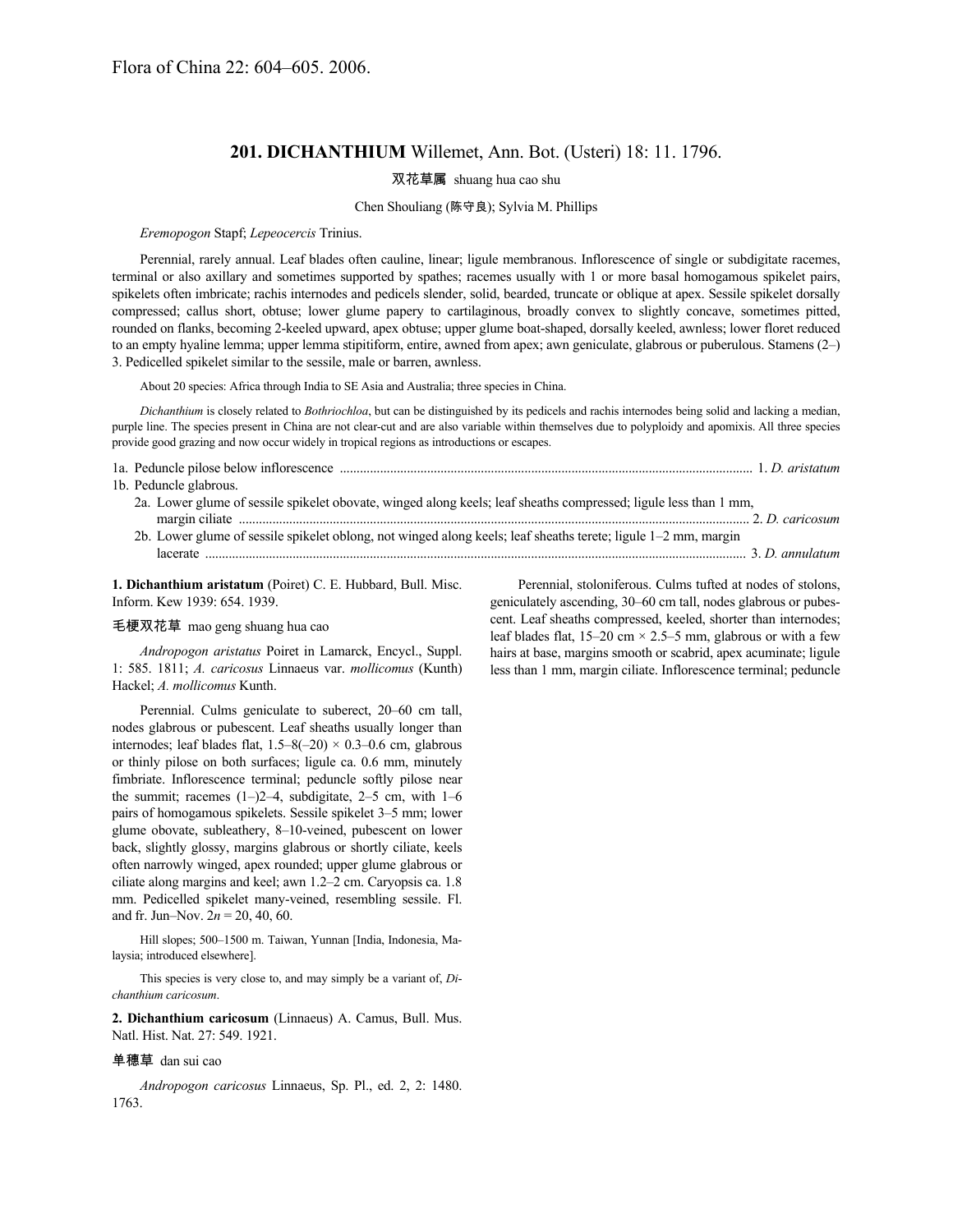# Flora of China 22: 604–605. 2006.

glabrous; racemes  $(1–)2–4$ , 2.5–5 cm, with  $1–3$  pairs of homogamous spikelets. Sessile spikelet 3–3.5 mm; lower glume obovate-elliptic or obovate-oblong, papery, 8–12-veined, glabrous or often sparsely hirsute on lower back, slightly glossy, margins shortly ciliate, keels winged, apex rounded; upper glume ciliate above middle, apex obtuse; awn 1.5–2.5 cm, weakly geniculate. Caryopsis obovate-oblong. Pedicelled spikelet many-veined, resembling sessile. Fl. and fr. Oct–Mar.  $2n = 20, 40$ .

Hill slopes, roadsides; 300–1000 m. Guizhou, Yunnan [India, Malaysia, Myanmar, Sri Lanka, Thailand; introduced elsewhere].

**3. Dichanthium annulatum** (Forsskål) Stapf in Prain, Fl. Trop. Africa 9: 178. 1917.

#### 双花草 shuang hua cao

*Andropogon annulatus* Forsskål, Fl. Aegypt.-Arab. 173. 1775; *Bothriochloa tuberculata* W. Z. Fang; *Dichanthium annulatum* var. *bullisetosum* B. S. Sun & S. Wang.

Perennial. Culms tufted, erect or sometimes straggling, 30–100 cm tall, nodes bearded with spreading hairs. Leaf sheaths terete, shorter than internodes; leaf blades flat, 8-30  $\times$ 0.2–0.4 cm, glabrous or adaxial surface stiffly pilose, margins smooth or scaberulous, apex acuminate; ligule 1–2 mm, lacerate. Inflorescence terminal; peduncle glabrous; racemes 2–8, subdigitate, suberect, 4–5 cm, with 0–6 pairs of homogamous spikelets. Sessile spikelet 3–5 mm; lower glume elliptic-oblong or oblong, firmly papery, 5–9-veined, subglabrous or pubescent to villous on lower back, upper flanks often with long spreading hairs, keels shortly ciliate, not or barely winged, apex obtuse; upper glume ciliate along keel and margins, apex acute or obtuse; awn 1.6–2.4 cm. Caryopsis obovate. Pedicelled spikelet many-veined, pubescent to villous with spreading tuberclebased hairs. Fl. and fr. Jun–Nov.  $2n = 20, 40$ .

Mountain slopes, disturbed ground; 100–2200 m. Guangdong, Guangxi, Guizhou, Hainan, Hubei, Sichuan, Taiwan, Yunnan [India, Indonesia, Malaysia, Myanmar, Nepal, Pakistan, Philippines; Africa, Pacific Islands; introduced in America and Australia].